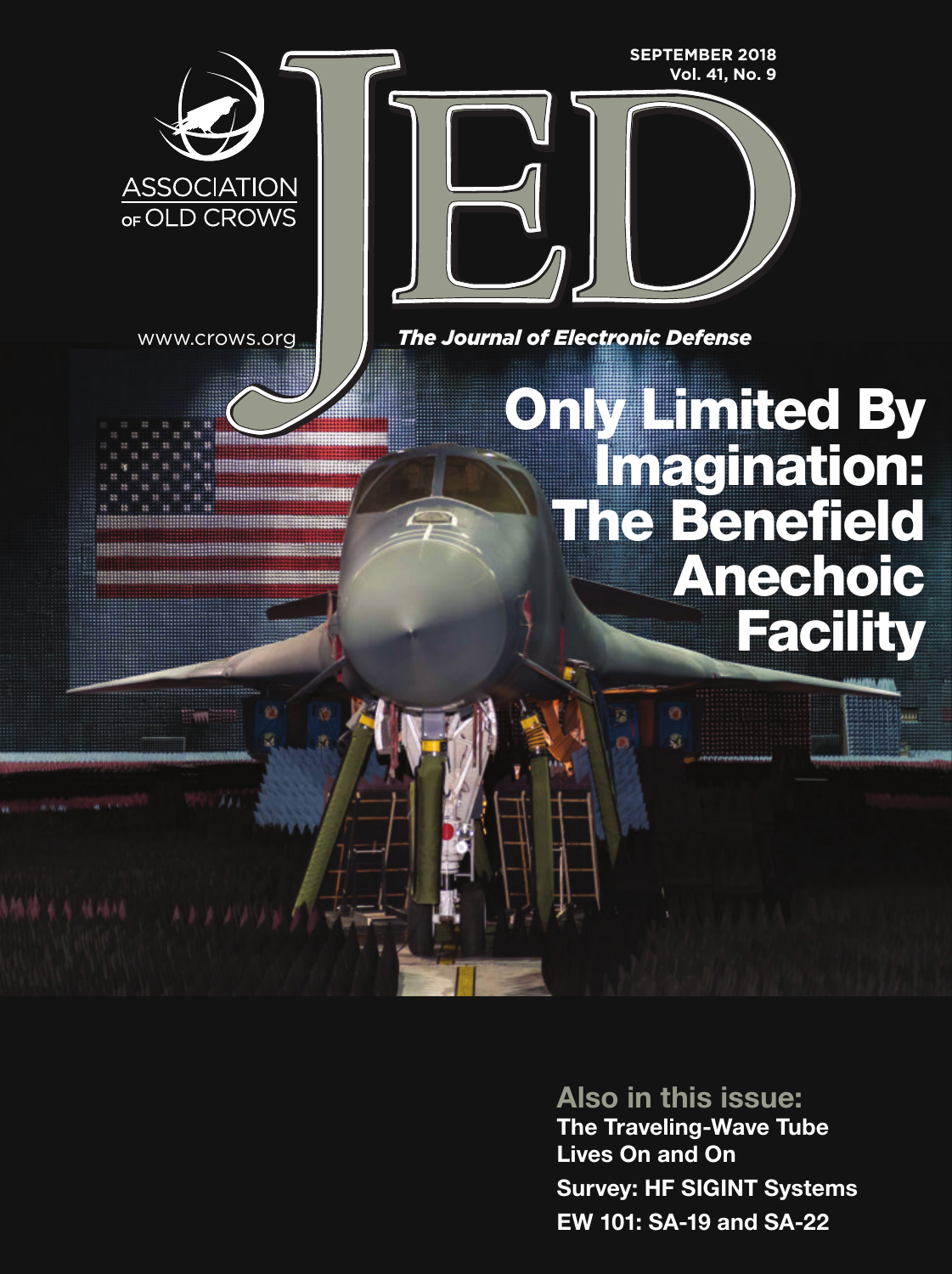<span id="page-1-0"></span>

After more than a half ce<br>
opment, it seems logical<br>
ing-wave tube (TWT) has<br>
it can be. If that's so, tl<br>
logical that as solid-st<br>
marches forward, TWTs v<br>
away, to be found only<br>
textbooks and a page on<br>
ther assumption After more than a half century of development, it seems logical that the traveling-wave tube (TWT) has become all that it can be. If that's so, then it's equally logical that as solid-state technology marches forward, TWTs will slowly fade away, to be found only in museums, textbooks and a page on Wikipedia. Neither assumption is likely. What's more likely is that everyone reading this will have expired before the last TWT rolls off the production line.

This rather contrarian projection flies in the face of the experience of other technologies that have tried and failed to survive the onslaught of semiconductors, but it's happening today with TWTs and other Vacuum Electron Devices (VEDs). How will the TWT survive? The answers range from the mundane (hundreds of thousands of TWTs installed in an enormous number of air, sea, land, and space EW, radar and communications systems require spares), to technical (no other technology can generate as much power from a single device, especially at millimeter wavelengths).

The technology is also still vibrant after all these years with active research being conducted throughout the world. Some of the results are already in production, as techniques have been developed to increase operating life by 50 percent, "light up" time has been reduced from minutes to a second, and RF output power levels of hundreds of Watts – CW – can be achieved at 80 to 90 GHz and up to 40W at 230 GHz. Combine this with the already impressive bandwidths achievable by helix-type TWTs, reasonable efficiency, reliability high enough to power transmitters in space for more than 15 years, and the result is a technology that is, if not in

ascension, then certainly competitive for many years.

Of course, like all technologies, TWTs have disadvantages. Unlike gallium arsenide (GaAs) and gallium nitride (GaN) devices, they can't be used to power the tiny transmit/receiver (T/R) modules required by AESA-based systems like the Next-Generation Jammer or the Air and Missile Defense Radar (AMDR). They still require kilovolts of DC power to create

# Regular advances have been taking place in VED technology over the years, resulting in achievements that have reduced some of their limitations and expanded on their capabilities.

their electron beams, and (currently) have a maximum operating lifetime of 100,000 hours, while GaN power amplifiers can (potentially) achieve 1 million hours of operation.

There is no question that GaN discrete transistors and MMICs will power most of the radar systems and possibly EW systems in the future, thanks to the exceptional characteristics of this compound semiconductor technology. GaN can produce more RF power than any other competing solid-state technology (at least 4 times higher than GaAs and 10 times higher than silicon) and it can do so on a die the size of a pinhead. Based on published data, commerciallyavailable GaN devices have a power density (the RF power that can be produced from a square millimeter of die) of about 11 W/mm<sup>2</sup>.

This is an amazing feat from a technology that has been used in the field for less than 15 years, and the true power density number is probably higher, as the most recent data is either classified or closely held. GaN is also more efficient than GaAs and silicon and can operate up to 225° C, has a lower noise figure than GaAs, and could potentially operate into the millimeter-wave region. GaN is just beginning to flower and won't achieve anywhere near its full potential for many years and possibly decades. But even then, there will still be a need for VEDs operating in the millimeter-wave region.

#### TWTS DEMYSTIFIED

To understand the future of the TWT requires some understanding of their components and their basic operation. A TWT, or any VED for that matter, bears no technological resemblance whatsoever to its solid-state counterparts, electrically, mechanically or physically. Using a helix type as an example, the device consists of a hermetic electron gun, interaction circuit, and a collector, as well as magnets that surround it on the outside. The component materials of the tube are made of heat- and corrosion-resistant metals like tungsten and molybdenum, as well as iron, high-purity copper, and high-temperature ceramics.

A high voltage is applied to the cathode, which heats up to about 1000° C and produces a stream of electrons that are then highly focused using the magnets surrounding the tube to form a very thin beam that travels axially away from the cathode. Along the way to the collector at the other end of the tube, this pencil

The Journal of Electronic Defense | September 2018

The Journal of Electronic Defense | September 2018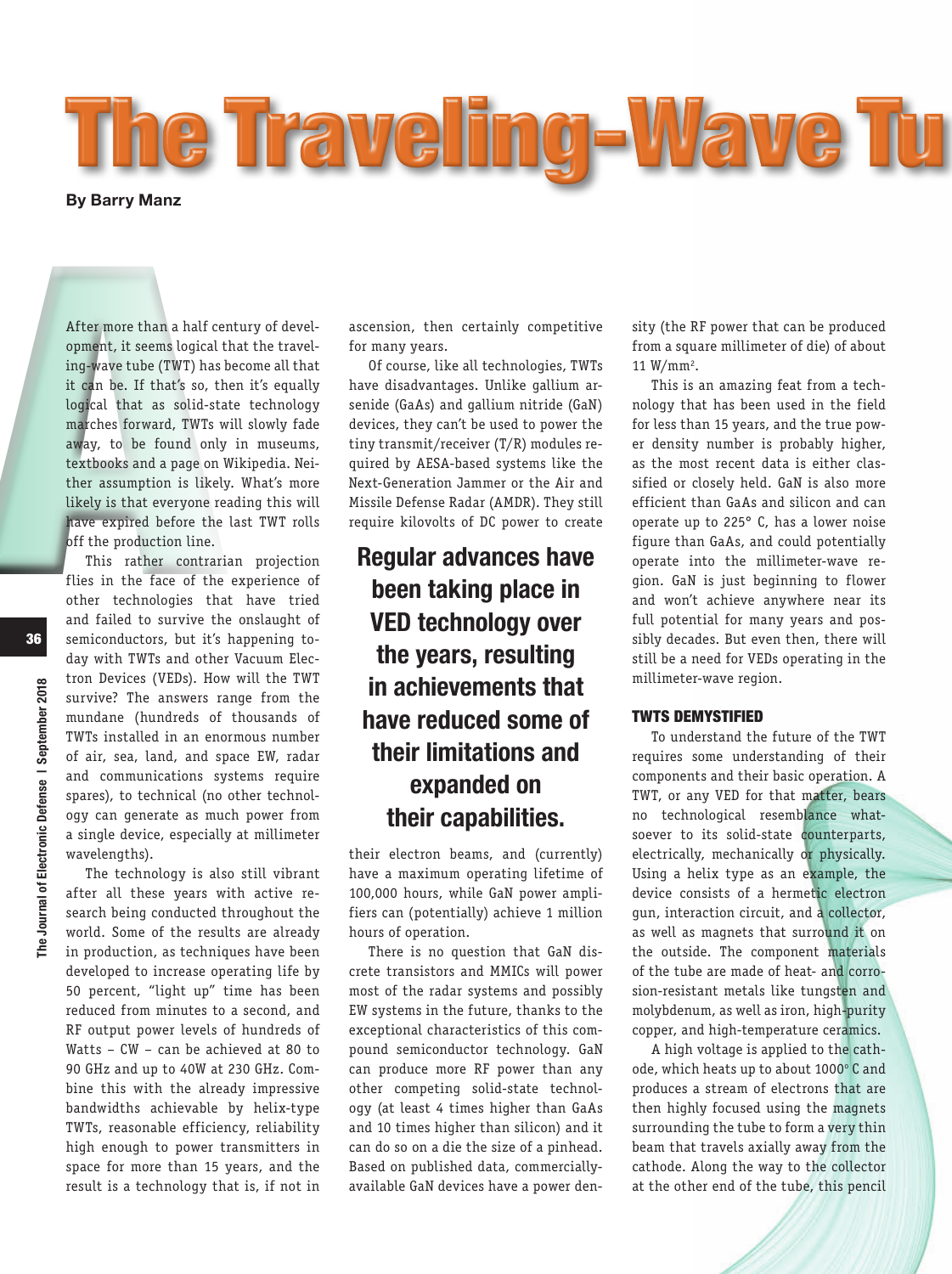The Journal of Electronic Defense | September 2018

September 2018

Journal of Electronic Defense I

딣

# **The Lives On and O**

beam of electrons passes inside of a helical coil (the helix) at the beginning of which an RF input signal is injected via an RF coupler.

The result is that the beam current, which was unmodulated as it entered the helix, now has an RF component at the input frequency. The modulation induces electromagnetic fields on the helix, which then act on the electrons, producing a massive amount of gain,

they can recover more than 80 percent of beam energy that would otherwise be lost. Overall efficiency of 65 percent or greater can be achieved this way.

Helix-type TWTs are inherently broadband, with the ability to cover over two octaves and a maximum operating frequency of about 70 GHz. Their disadvantage versus the coupled-cavity type is that being a wire supported by thin dielectric rods, the helix is limited

ogy over the years, resulting in achievements that have reduced some of their limitations and expanded on their capabilities. For example, TWTs generate their electron beams through thermionic emissions (i.e., producing electrons from a heated source) and it has traditionally taken 3 minutes or more for the cathode to heat up to temperature sufficient to produce the desired emission level. In many applications (and es-

*The EA-18G's ALQ-99 pods rely on TWTs to generate the power needed to perform its support jamming mission.* 

dramatically increasing RF power. This RF energy, now amplified but still at the input frequency, is removed from the tube with another RF coupler.

However, only about a third or less of the beam power is converted to RF energy, and the rest is sent to the collector, so if the collector can extract more power then the TWT's efficiency will increase. To obtain this benefit, modern TWTs use a depressed collector with up to five stages (a multi-stage depressed collector or MSDC), which is essentially a series of electrodes. "Collectively,"

by its power handling capability to a comparatively low RF output power. The coupled-cavity type solves this problem by replacing the helix with a series of coupled cavities placed along the beam, producing a solid metallic structure that can handle much higher power levels. However, it can only operate over a 10 percent bandwidth and is considerably heavier than the helix type.

#### ADVANCES CONTINUE

As noted earlier, regular advances have been taking place in VED technolpecially in missile seekers) rapid warm-up times are critical, so techniques have been developed to reduce warm-up time to between 1 and 3 seconds.

Although TWTs have demonstrated exceptional reliability up to about 100,000 hours, their life is ultimately limited by the heated cathode that uses a barium film as the means of "liberating" the electrons from the cathode structure. "When you run out of barium, you run out of life," says Mike Cascone, vice president of technology for the Satcom and Medi-

cal Products Division of Communication & Power Industries (CPI). "If the cathode is too cold, it doesn't have enough energy to overcome the work function on the cathode surface, and if it is too hot, arcing can occur and the evaporation rate of the barium will be too high, reducing its life."

"We determined that operating a very hot cathode is not necessary and have developed a technique that decreases barium evaporation over time by dynamically controlling the heat to the cathode," Cascone continues. "This can 37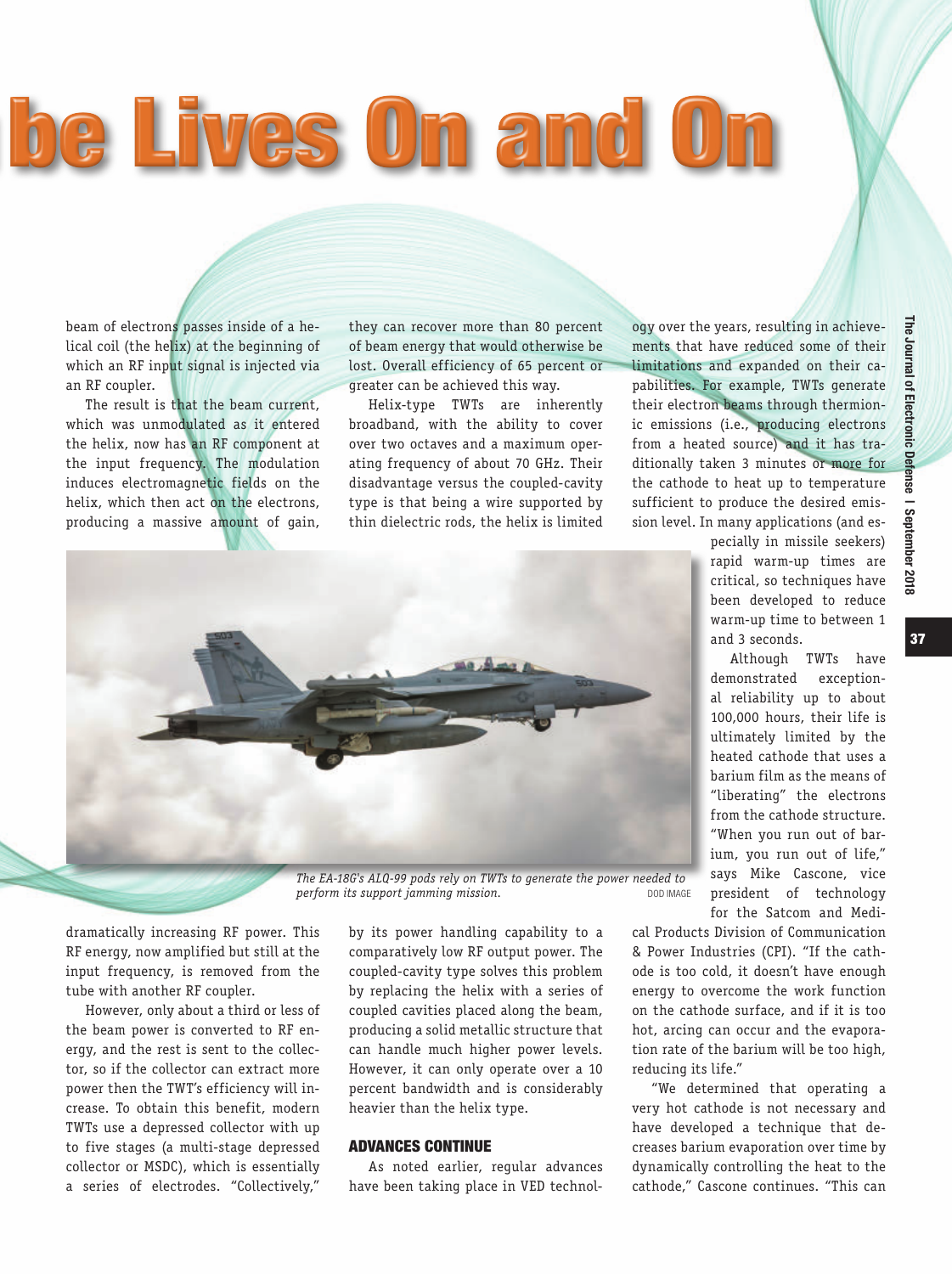extend the life of the tube from between 30 percent and 50 percent, and I believe it will ultimately double the life." The company also uses another technique to measure the amount of barium left on the cathode, tracking its evaporation to provide information (in percent) of how much life is left in the tube.

Advances have also been made in Microwave Power Modules (MPMs), which are essentially small "mini-TWTs" and a solid-state driver amplifier combined with an electronic power conditioning circuit. They operate at lower supply voltages than traditional TWT amplifiers and compensate for the gain reduction caused by the shortened helix with the driver amplifier. "For EW 10 or 15 years ago, we were operating from 2 to 6 GHz and 6 to 18 GHz with 100 W and 20 percent efficiency," says Mike Lee, director of sales and marketing at dB Control. "We now see 200 W with 30 percent efficiency in the same footprint." dB Control, for example, manufactures MPMs that can deliver up to 400 W CW and 2 kW pulsed power and maximum operating frequencies up to 40 GHz.

#### SMALL WAVES, BIG BENEFITS

The Department of Defense and other agencies have long considered the millimeter-wave or Extremely High Frequency (EHF) region a potentially lucrative resource waiting to be exploited, if only technology could allow it to be done. Although EHF officially begins at 30 GHz it extends to 300 GHz where the lowinfrared optical region begins. Nothing is simple at EHF, where wavelengths are measured in millimeters or microns. But there are significant benefits to be obtained there, which is why the Defense Advanced Research Projects Agency

### SEARCHING FOR TALENT

The biggest single threat to the TWT industry and its suppliers isn't a competing technology; it's the fact that few graduates of engineering schools, even those with advanced degrees, rarely have much or even any knowledge of vacuum tube technology. For them, as well as people in general, tubes are what people used before there were transistors. This situation is nothing new; it's been an increasing problem for years. In the US, the problem is exacerbated by the fact that the major tube manufacturers are in California, where housing, if available, can be notoriously expensive.

To solve the first problem, manufacturers have become tube talent scouts, scouring colleges and universities for likely candidates, bringing them into the fold as interns to show them that tubes are here to stay and that there are lots of terrific electrical and mechanical design challenges remaining to be solved. One of the most important takeaways for potential candidates from these activities is (or should be) that expertise in VEDs makes a design engineer a rare breed. That is, with comparatively few new engineers coming into the industry, short of committing some heinous crime, they'll never want for a job, and have one that pays very well.

"We look at the technical colleges and there are a lot of really good schools for engineers in California, so it's easy for us to recruit there," says Amanda Mogin, director of investor relations at CPI. "One of the great things about this company is that when we bring in an engineer, he or she gets hands-on work pretty quickly in many areas, which is typically not something you would get at many other Silicon Valley companies."

To address the second issue, the company recently moved its satellite tube division to South San Jose, where housing is available and reasonably affordable, and commuting isn't as great a problem. The facility is also the company's newest design center, where many of its design challenges are addressed. "The older people mentor the younger ones," says CPI's Cascone. "If a new person wants to advance into management, the tube industry is a great place, because you have a lot of people who are ready to retire and [they] will teach you everything they know and promote you quickly." – *B. Manz*

(DARPA) and other agencies are increasingly interested in it. The TWT is one of the key technologies that will allow radar, communications and EW systems at these frequencies to be built.



*TWTs are used in jamming systems that protect the DOD's largest aircraft.* 

Strangely perhaps, the normally hostile propagation characteristics of millimeter wavelengths can be beneficial. For example, in the Earth's atmosphere, RF energy at these frequencies is attenuated by almost anything and propagates only over very short distances, which makes communication difficult at best. The only way to do it is by using very high gain, very-directional antennas that develop large amounts of gain by concentrating the beam over a very small area, effectively increasing the output of the RF power amplifier by a factor of 10 or more. As the beam is narrow, the signal is also very difficult to detect or jam. To deal with this problem, EW systems must be able to deliver even greater power, for which solidstate devices are wholly inadequate. Advantage: tubes.

In space, the hinderances of the atmosphere don't exist, which makes remote sensing at EHF a very interesting challenge with huge rewards. It's possible to capture images with exceptionally high resolution, communicate over huge distances, and send data at the highest rate a system can generate, as bandwidth is basically unlimited. But once again, generating RF power is a key factor, and semiconductor technologies, if they work in this region at all, produce miniscule amounts of power. TWTs, on the other hand, can produce "real power" at frequencies well into the hundreds of GHz, and climbing.

An excellent example of what is currently being achieved in this area is an MPM for high-resolution airborne radar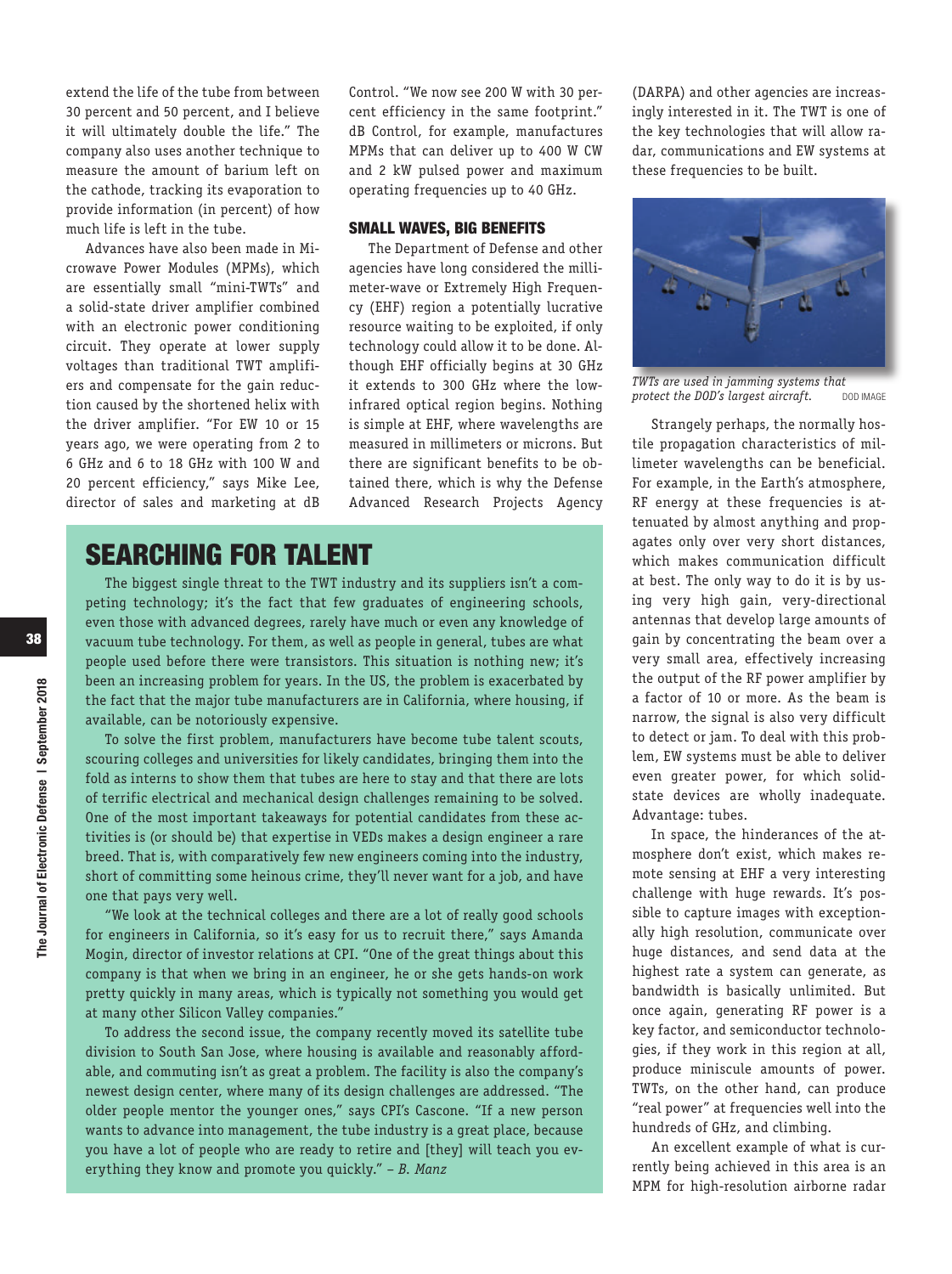designed and built by L3 Electron Devices. It has an instantaneous bandwidth of more than 3 GHz from 231.5 to 235 GHz (G-band) and produces a peak RF output power of 32 W with drive of just 10 mW and efficiency of about 9 percent.

The MPM is based on a serpentine waveguide TWT that uses high-energydensity, temperature-compensated samarium cobalt magnets to focus the beam, and a very small, 20-kV electronic power conditioner. Beam power density through the slow-wave circuit is about 5 MW/cm2 . The input and output ports are chemical vapor deposition diamond, and a four-stage MSDC is employed for beam energy recovery. The MPM operates from a 270-V power source. The radar sensor has been flown on an airborne test bed with high resolution real-time video imagery obtained under cloud-obscured operating conditions.

The serpentine structure, a variant of the coupled-cavity architecture, is a meandering reduced-height TE10 rectangular waveguide that "shines at higher frequencies because it can handle high power levels and can also be useful at lower frequencies at even higher power levels," says David Whaley, chief scientist at L3 Electron Devices.

"We use an all-copper structure, because at these frequencies the device becomes very small. You have high heat loads, so copper construction allows you to keep things cool. In addition to the 230-GHz devices, we have others working at 84 and 94 GHz using this structure." It also does not have the abrupt rectangular bends of a folded waveguide circuit that it otherwise resembles, which makes wideband coupling to the structure easier with less gain variation from internal reflections and fewer problems with stability.

The beam collector was designed for the 50 percent duty cycle needed for the radar application. A four-stage collector is used to recover up to 90 percent of beam energy. The serpentine-waveguide TWT design can be scaled both down and up in frequency so, for example, power levels of 600 W at 50 GHz and 20 W at 300 GHz are achievable. At frequencies high than 300 GHz, "tens of Watts" can be realized with a modified version of the serpentine waveguide.

#### FUTURE PERFECT?

If any tube concept could be considered the Holy Grail, it's the cold-cathode TWT. Although early work on the cold cathode was done in various places, the seminal work is generally attributed to Charles "Capp" Spindt and Kenneth Shoulders of SRI International, who published a paper in 1966. Their approach remains the most likely to succeed today.

For more than five decades, researchers have been trying to surmount the formidable challenges posed by the cold-cathode TWT and have managed to overcome some of them while others remain to be solved. When these challenges are overcome and the first cold-cathode TWT is introduced, it will be a momentous day for the TWT. First, it operates at ambient temperature, so a cathode heater isn't required. And, as the cathode isn't heated, the traditional factor limiting tube life ceases to exist. That is, according to Whaley, "there is no



# [Proven Performance](http://www.jed-digital.com/jedm/0918_september_2018/TrackLink.action?pageName=39&exitLink=http%3A%2F%2Fwww.gore.com%2FGORE-FLIGHT)